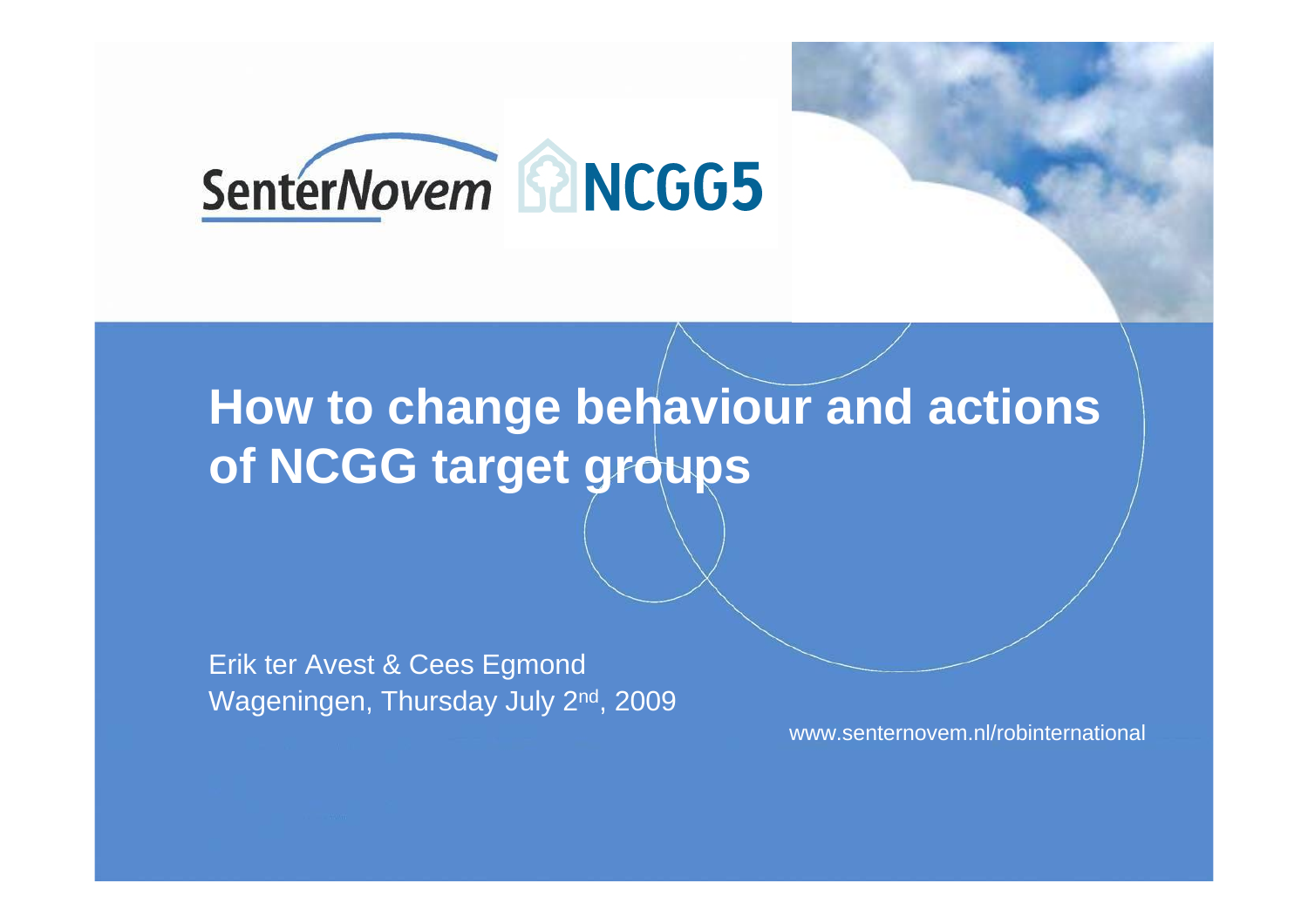



## **Policy instruments and tools**

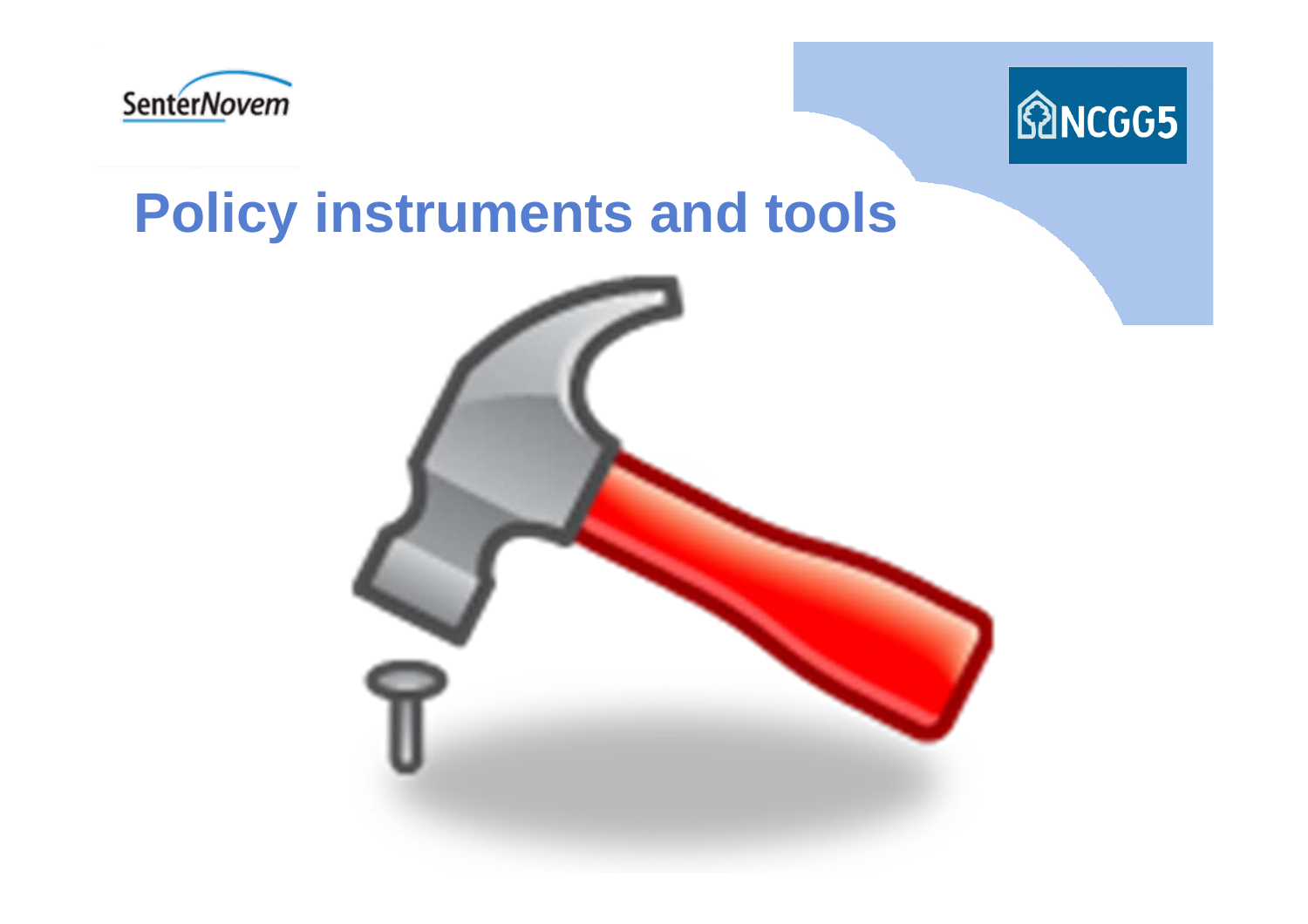



# **Point of departure**

- •The succes of instruments is related to the effect of instruments
- • The success of instruments depends on what you want to achieve:
	- If you want to hang a painting to the wall: use a hammer, not a saw!
	- If it doesn't work with a saw, don't blame the saw!
- • SenterNovem ROB-programme tries to influence NCGG reduction behaviour and related actions with policy instruments
- • Success in changing behaviour of NCGG target groups requires the right choice of policy instruments
- •A successful policy instrument in itself does not exist

*So, the success of policy instruments has everything to do with choosing the right instruments for the required function*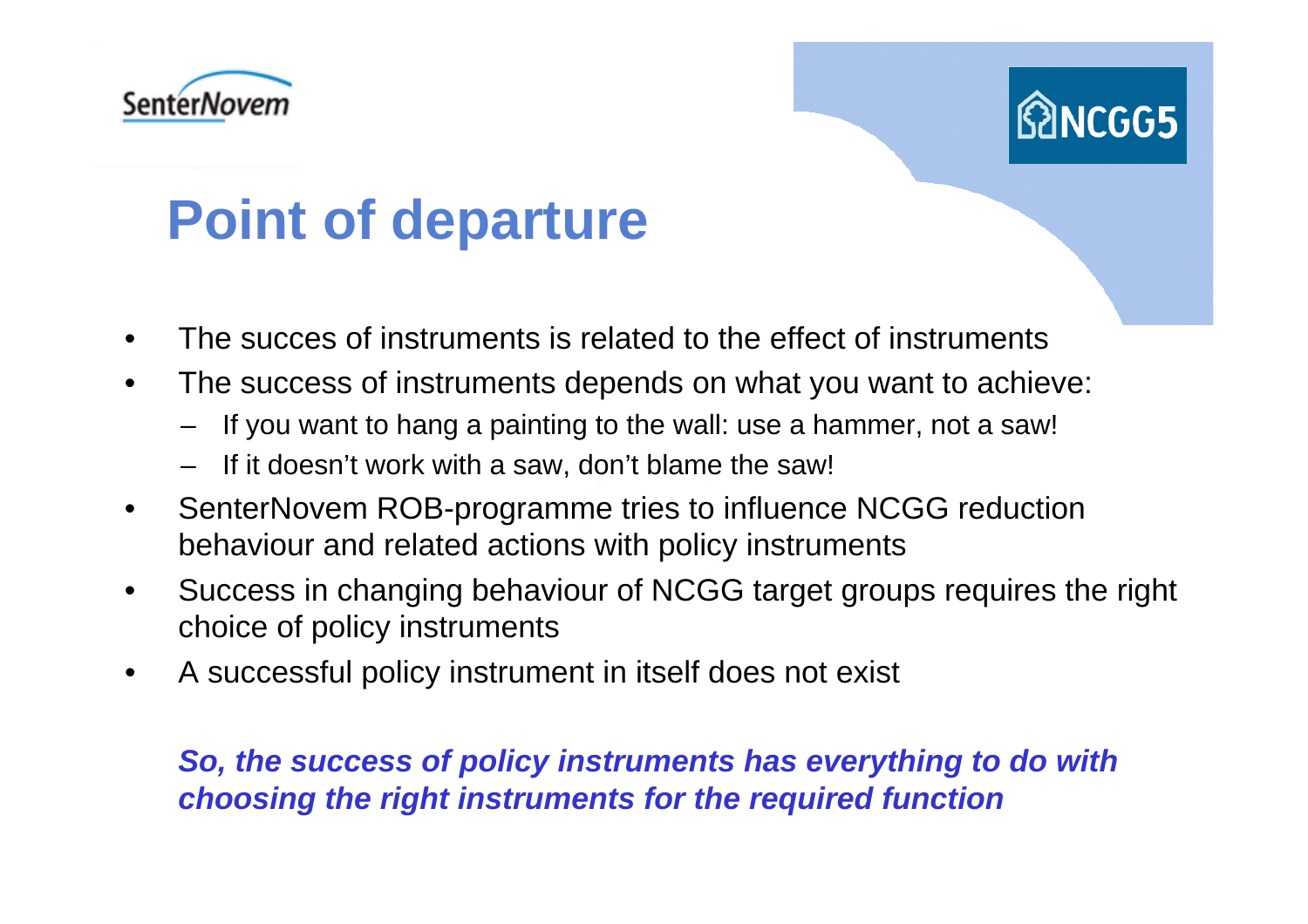



## **Overview**

- 1. How to induce behavioural change
- 2. Available types of policy instruments
- 3. Choosing the best mix of policy instruments
- 4. Explaining the method of the *Instrument Planner*
- 5. Dutch NCGG-reduction and Chinese energy saving example of successful use of *Instrument Planner*
- 6. Conclusions and recommendations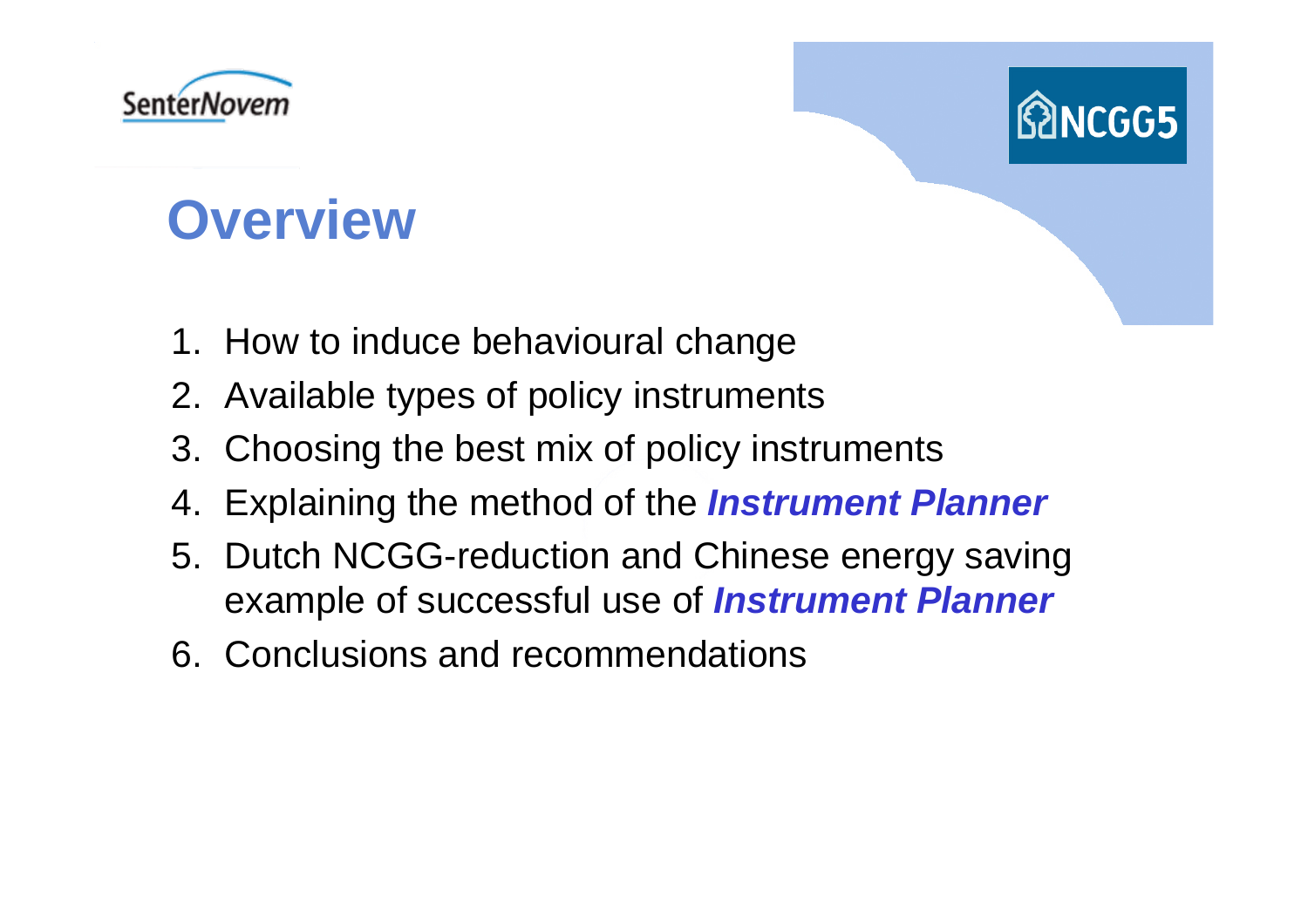



### **1a. The opened black box of behaviour**

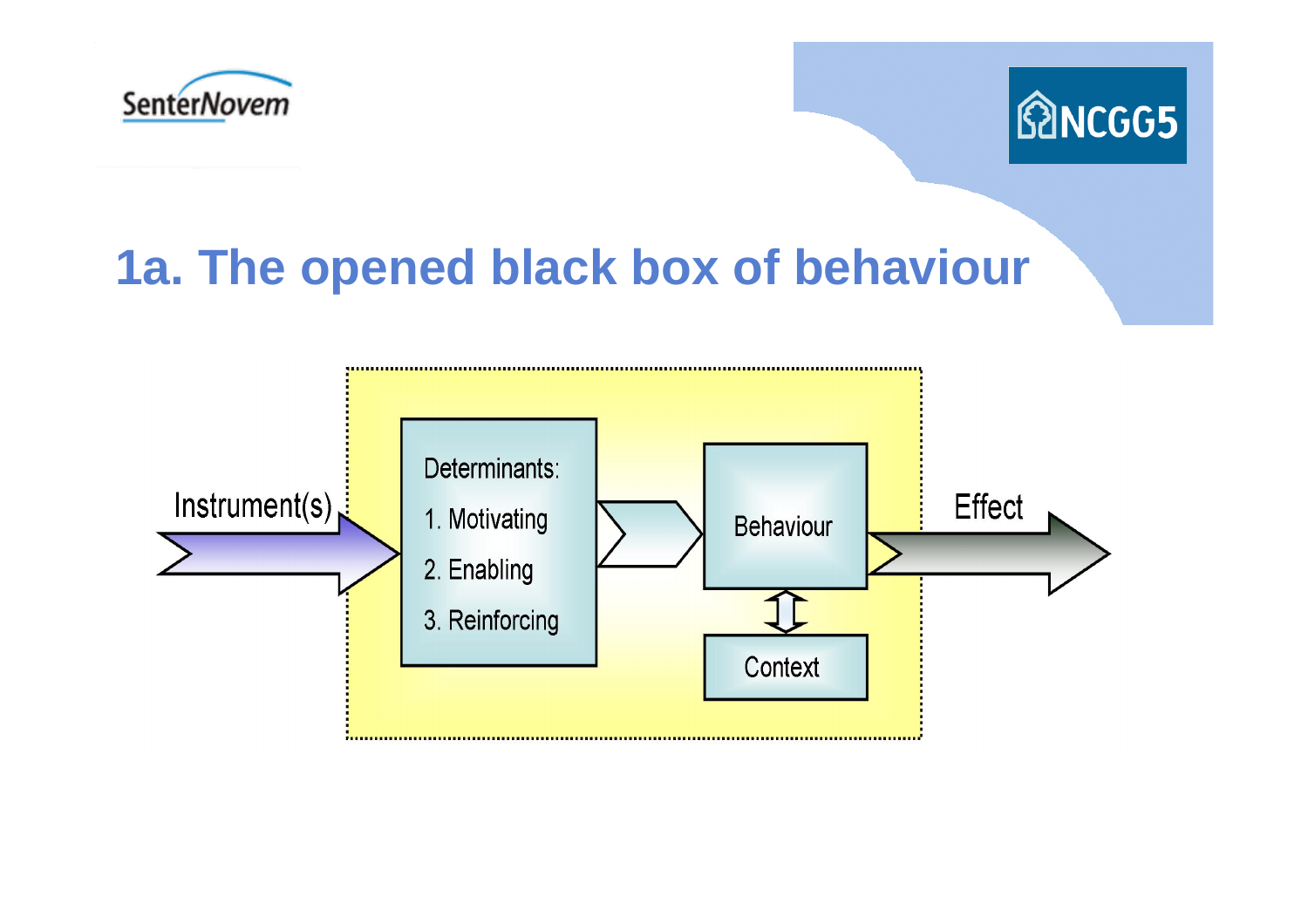



# **1b. Influencing process**

- $\bullet$  Behavioural change occurs and persists if all three conditions are aligned
- •Motivators and Enablers start the behaviour
- •Reinforcers persist the behaviour
- $\bullet$  With policy instruments we affect these three factors or behavioural determinants
- $\bullet$  So we need to find out which of these instruments are suitable tools for our NCGG-reduction ambition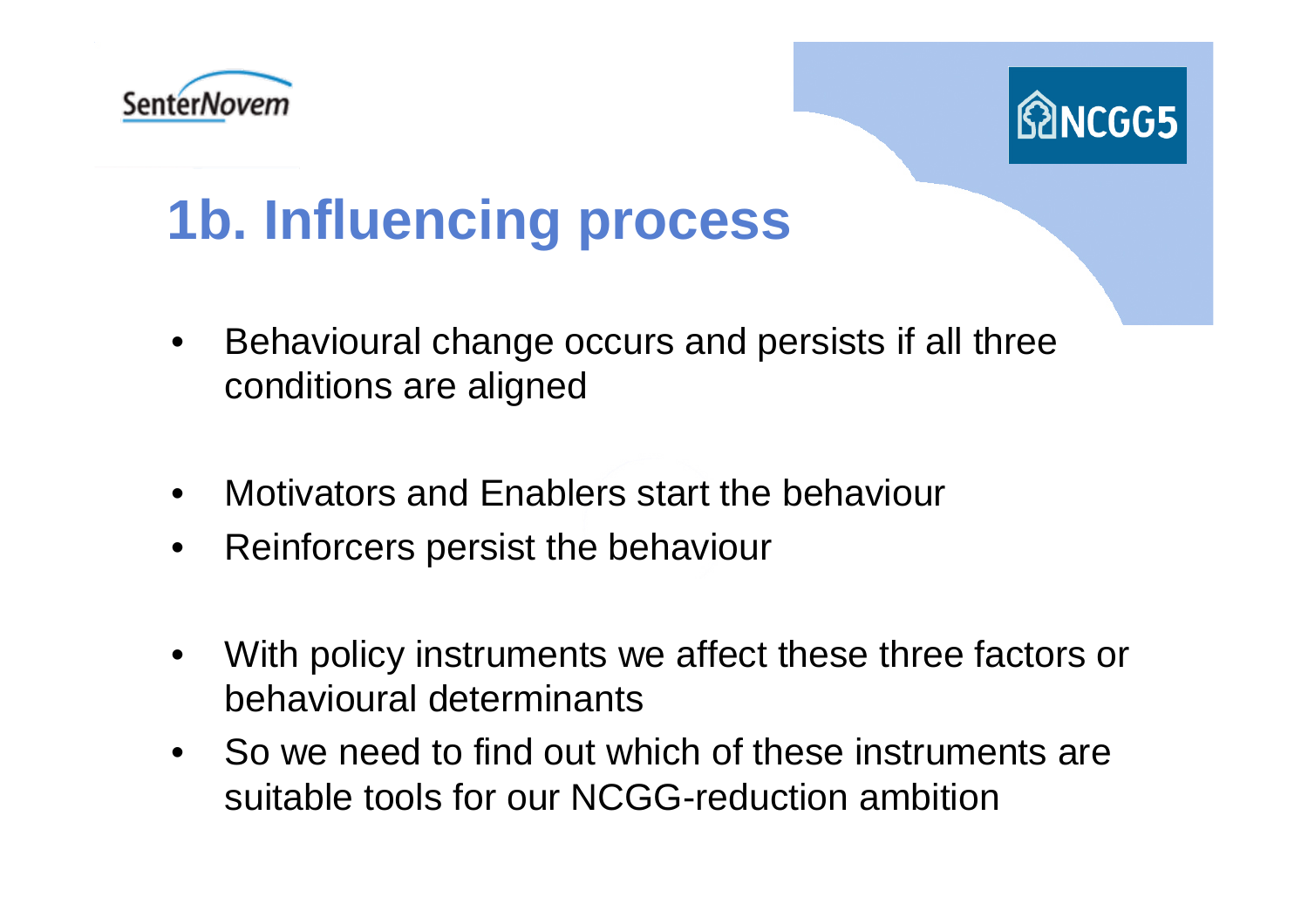



### **2a. Instruments influence behaviour**

- **1. Legal instruments:**
	- $\bullet$ **Law and regulation**
	- $\bullet$ **Permits**
	- $\bullet$ **Agreements**
- **2. Economic instruments:**
	- $\bullet$ **Subsidy**
	- $\bullet$ **Levy**
	- $\bullet$ **Financial Constructions**
- **3. Communicative instruments:**
	- $\bullet$ **Knowledge Transfer**
	- $\bullet$ **Feedback**
	- $\bullet$ **Advise**
	- $\bullet$ **Labels**
	- $\bullet$ **Benchmark**
- **4. Physical Provisions:**
	- $\bullet$ **Infrastructural provisions**
	- $\bullet$ **Technical Steering of behaviour**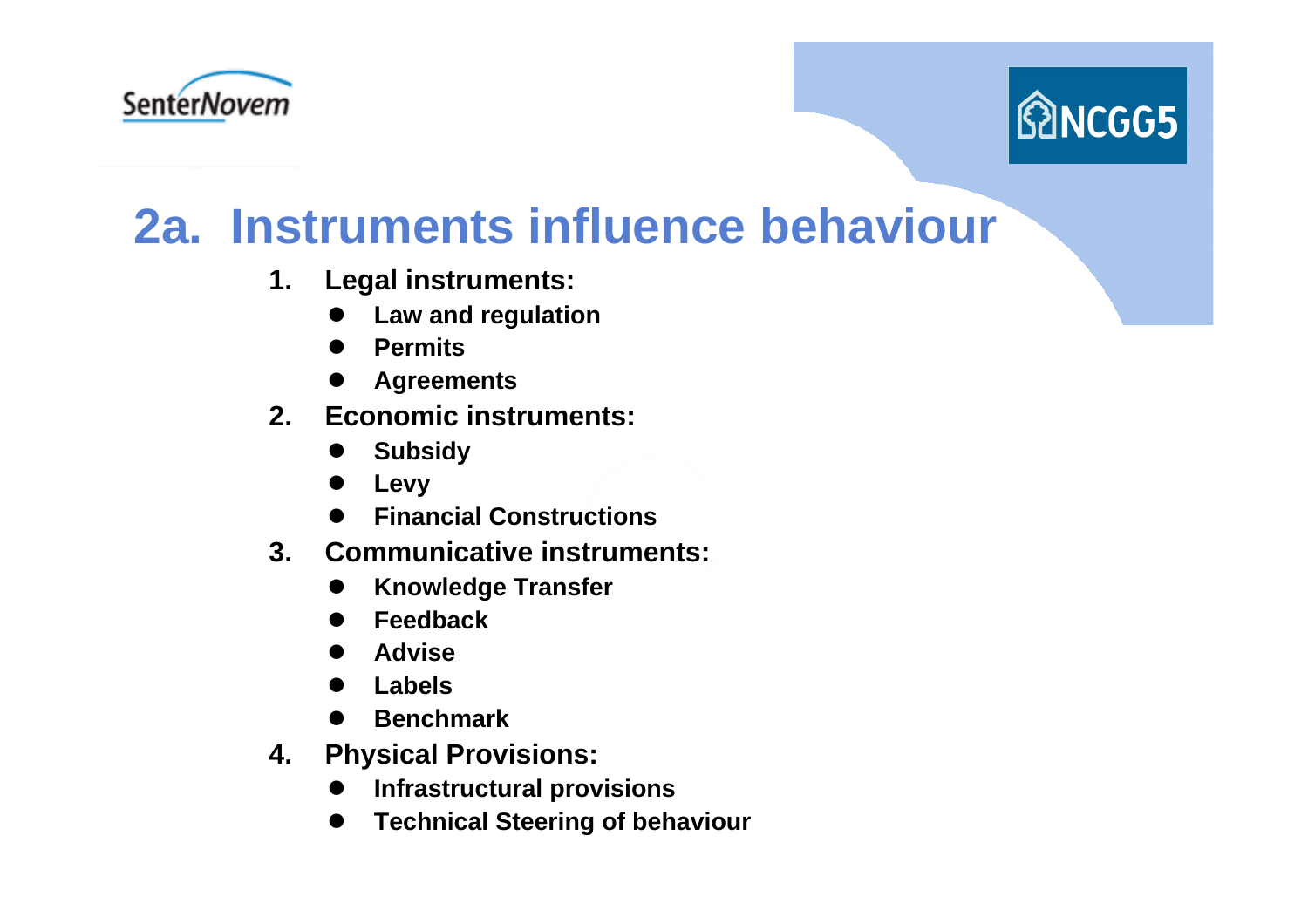



## **2b. Effect of policy instruments on behavioural determinants**

# **The Instrument Table**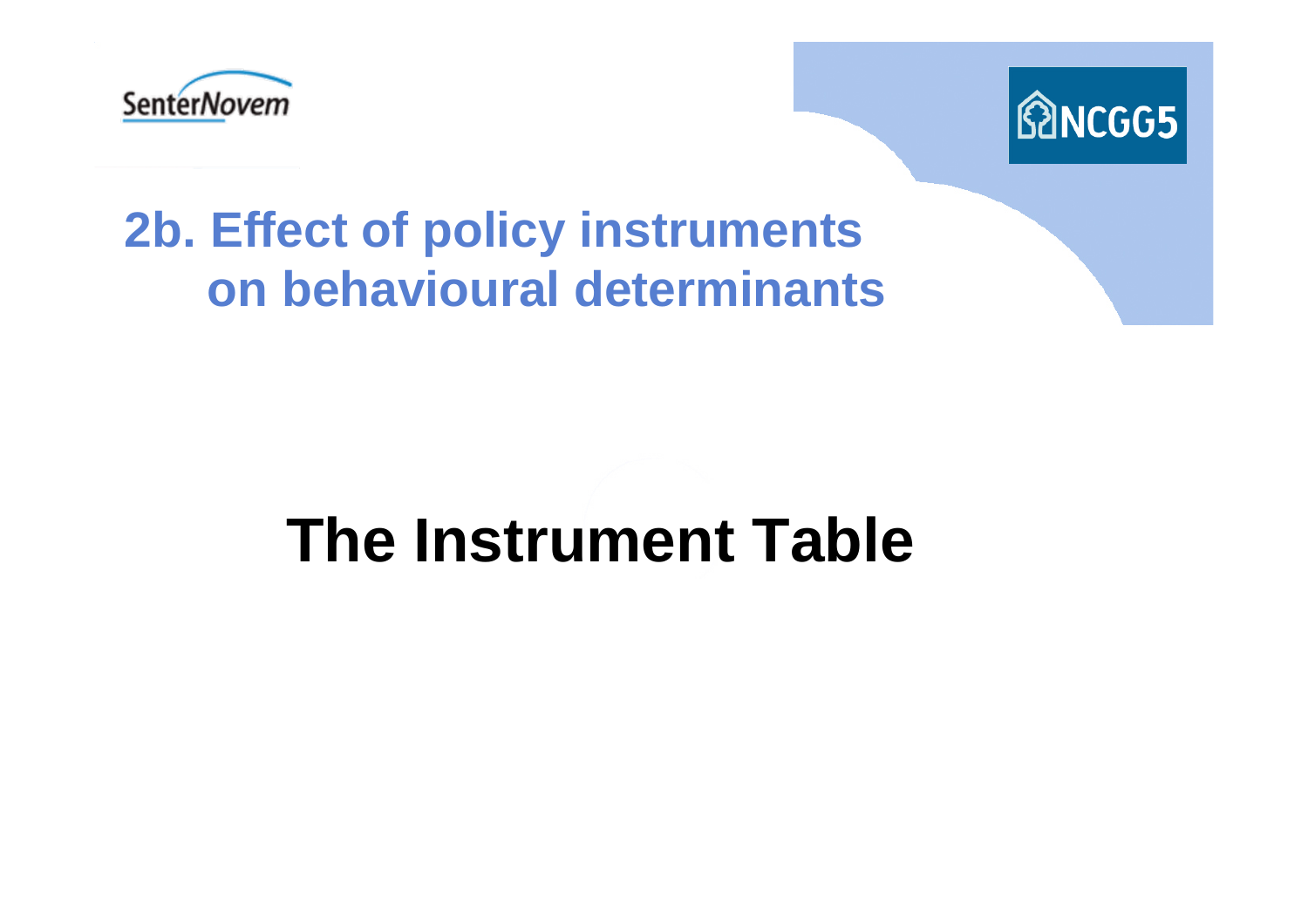



| Instrument table |  |  |  |  |  |  |  |  |  |  |  |  |  |
|------------------|--|--|--|--|--|--|--|--|--|--|--|--|--|
|                  |  |  |  |  |  |  |  |  |  |  |  |  |  |
|                  |  |  |  |  |  |  |  |  |  |  |  |  |  |
|                  |  |  |  |  |  |  |  |  |  |  |  |  |  |
|                  |  |  |  |  |  |  |  |  |  |  |  |  |  |
|                  |  |  |  |  |  |  |  |  |  |  |  |  |  |
|                  |  |  |  |  |  |  |  |  |  |  |  |  |  |
|                  |  |  |  |  |  |  |  |  |  |  |  |  |  |
|                  |  |  |  |  |  |  |  |  |  |  |  |  |  |
|                  |  |  |  |  |  |  |  |  |  |  |  |  |  |
|                  |  |  |  |  |  |  |  |  |  |  |  |  |  |
|                  |  |  |  |  |  |  |  |  |  |  |  |  |  |
|                  |  |  |  |  |  |  |  |  |  |  |  |  |  |
|                  |  |  |  |  |  |  |  |  |  |  |  |  |  |
|                  |  |  |  |  |  |  |  |  |  |  |  |  |  |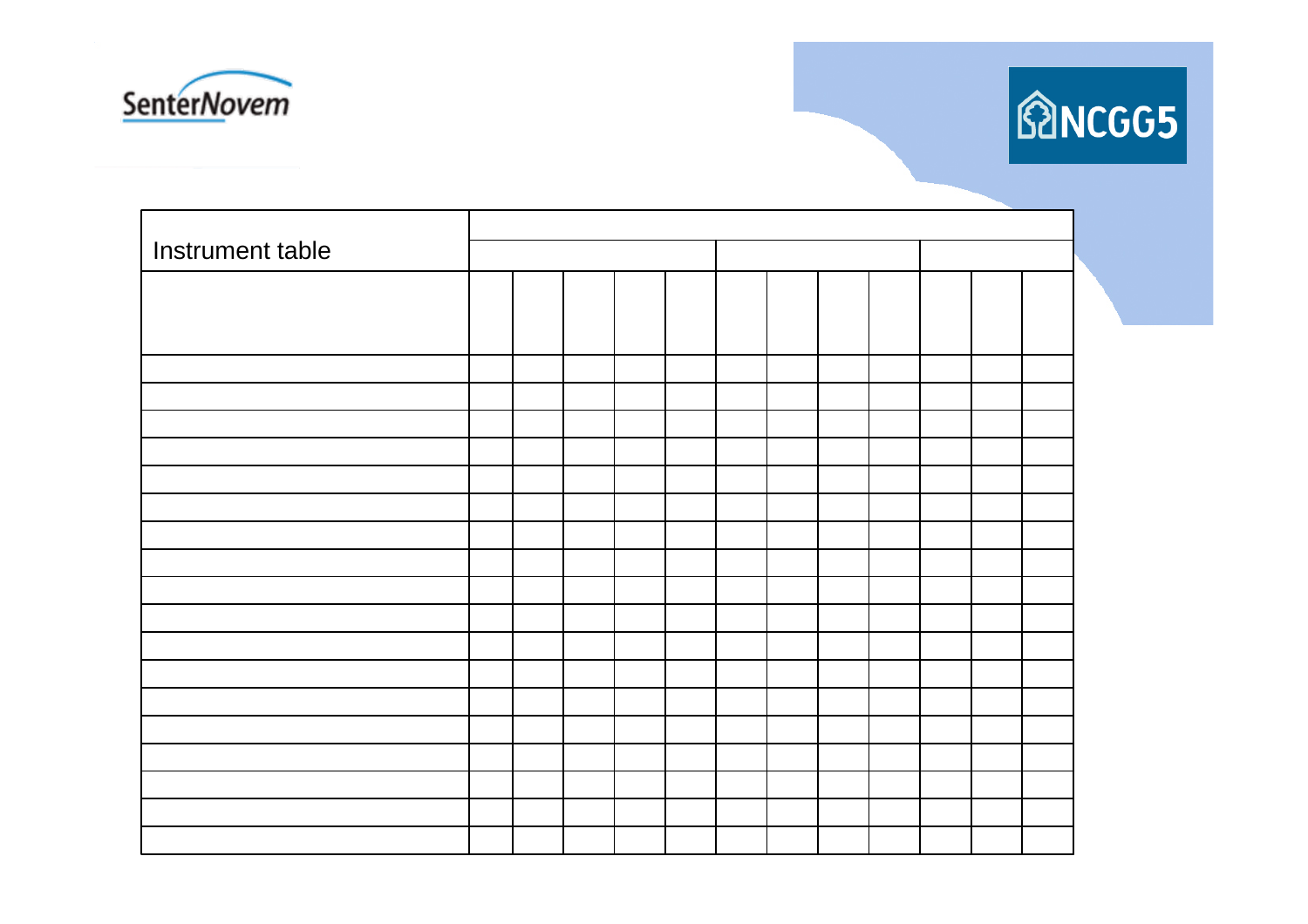



| Instrument table                      |  |  |  |  |  |  |  |  |
|---------------------------------------|--|--|--|--|--|--|--|--|
|                                       |  |  |  |  |  |  |  |  |
|                                       |  |  |  |  |  |  |  |  |
| <b>Instruments</b>                    |  |  |  |  |  |  |  |  |
| 1.1 Laws and Regulations              |  |  |  |  |  |  |  |  |
| 1.2 Specific Permits                  |  |  |  |  |  |  |  |  |
| 1.3 Covenants and Agreements          |  |  |  |  |  |  |  |  |
| 2.1 Subsidies                         |  |  |  |  |  |  |  |  |
| 2.2 Levies                            |  |  |  |  |  |  |  |  |
| <b>2.3 Financing Constructions</b>    |  |  |  |  |  |  |  |  |
| 3.1 Knowledge Transfer                |  |  |  |  |  |  |  |  |
| 3.2 Modelling                         |  |  |  |  |  |  |  |  |
| 3.3 Stimulating Communication         |  |  |  |  |  |  |  |  |
| 3.4 Training                          |  |  |  |  |  |  |  |  |
| 3.5 Coaching                          |  |  |  |  |  |  |  |  |
| 3.6 Personal Advise                   |  |  |  |  |  |  |  |  |
| 3.7 Labels                            |  |  |  |  |  |  |  |  |
| <b>3.8 Demonstrations</b>             |  |  |  |  |  |  |  |  |
| 3.9 Benchmarks                        |  |  |  |  |  |  |  |  |
| 3.10 Feedback                         |  |  |  |  |  |  |  |  |
| <b>4.1 Infrastructural Provisions</b> |  |  |  |  |  |  |  |  |
| 4.2 Technical Steering of Behaviour   |  |  |  |  |  |  |  |  |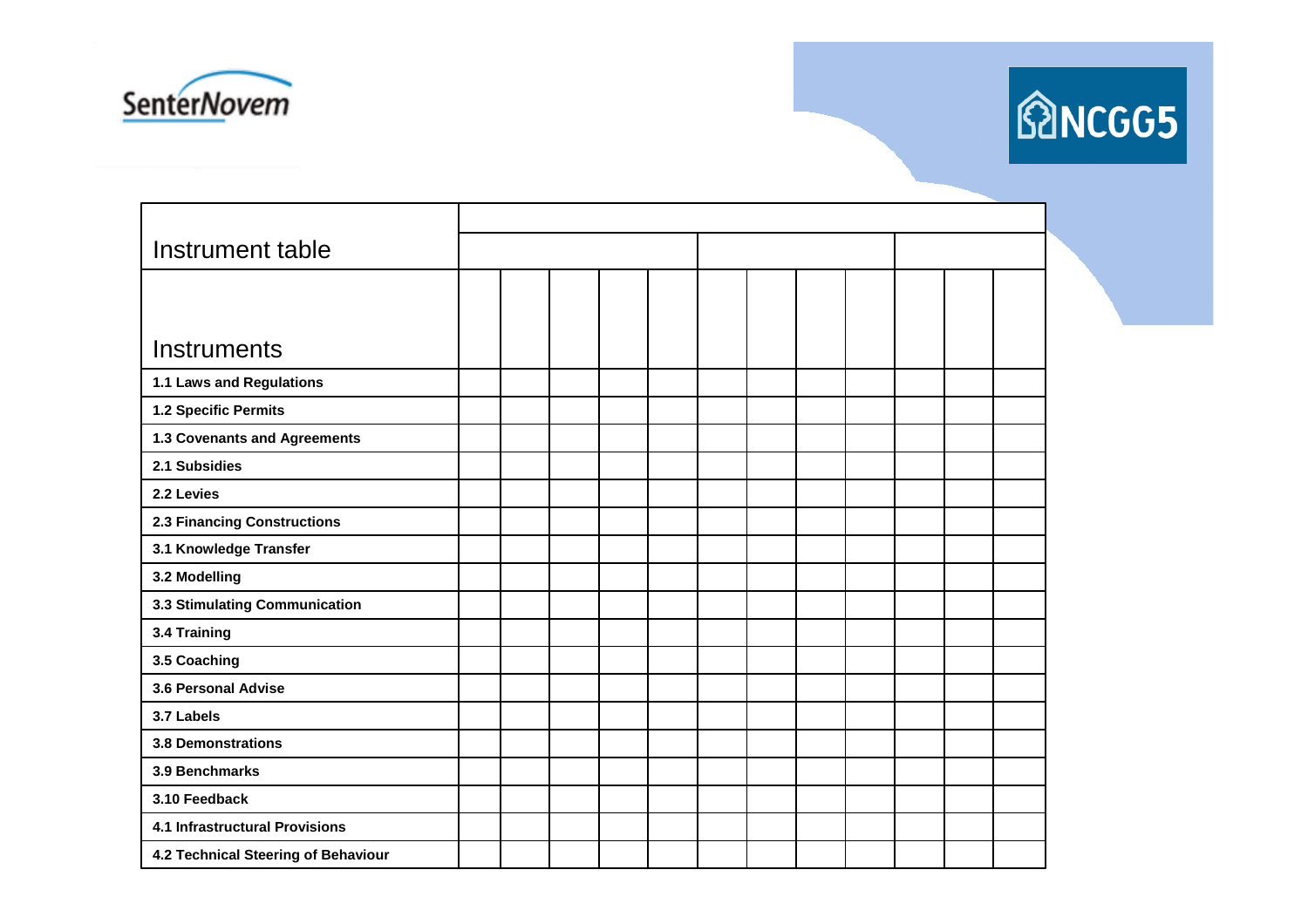



|                                       | Factors    |            |              |          |                         |                        |                                |                                    |                   |                       |                         |                              |
|---------------------------------------|------------|------------|--------------|----------|-------------------------|------------------------|--------------------------------|------------------------------------|-------------------|-----------------------|-------------------------|------------------------------|
| Instrument table                      | Motivating |            |              |          |                         |                        | Enabling                       |                                    | Reinforcing       |                       |                         |                              |
| <b>Instruments</b>                    | Awareness  | Knowwledge | Social norms | Attitude | Capability<br>Perceived | Resources<br>Financial | <b>Techniical</b><br>Resources | <b>Organisational</b><br>Resources | <b>New Skills</b> | Peers<br>Influence of | Influence of<br>Experts | Influence of<br>Authoritiies |
| 1.1 Laws and Regulations              |            |            |              |          |                         |                        |                                |                                    |                   |                       |                         |                              |
| 1.2 Specific Permits                  |            |            |              |          |                         |                        |                                |                                    |                   |                       |                         |                              |
| 1.3 Covenants and Agreements          |            |            |              |          |                         |                        |                                |                                    |                   |                       |                         |                              |
| 2.1 Subsidies                         |            |            |              |          |                         |                        |                                |                                    |                   |                       |                         |                              |
| 2.2 Levies                            |            |            |              |          |                         |                        |                                |                                    |                   |                       |                         |                              |
| <b>2.3 Financing Constructions</b>    |            |            |              |          |                         |                        |                                |                                    |                   |                       |                         |                              |
| 3.1 Knowledge Transfer                |            |            |              |          |                         |                        |                                |                                    |                   |                       |                         |                              |
| 3.2 Modelling                         |            |            |              |          |                         |                        |                                |                                    |                   |                       |                         |                              |
| 3.3 Stimulating Communication         |            |            |              |          |                         |                        |                                |                                    |                   |                       |                         |                              |
| 3.4 Training                          |            |            |              |          |                         |                        |                                |                                    |                   |                       |                         |                              |
| 3.5 Coaching                          |            |            |              |          |                         |                        |                                |                                    |                   |                       |                         |                              |
| 3.6 Personal Advise                   |            |            |              |          |                         |                        |                                |                                    |                   |                       |                         |                              |
| 3.7 Labels                            |            |            |              |          |                         |                        |                                |                                    |                   |                       |                         |                              |
| <b>3.8 Demonstrations</b>             |            |            |              |          |                         |                        |                                |                                    |                   |                       |                         |                              |
| 3.9 Benchmarks                        |            |            |              |          |                         |                        |                                |                                    |                   |                       |                         |                              |
| 3.10 Feedback                         |            |            |              |          |                         |                        |                                |                                    |                   |                       |                         |                              |
| <b>4.1 Infrastructural Provisions</b> |            |            |              |          |                         |                        |                                |                                    |                   |                       |                         |                              |
| 4.2 Technical Steering of Behaviour   |            |            |              |          |                         |                        |                                |                                    |                   |                       |                         |                              |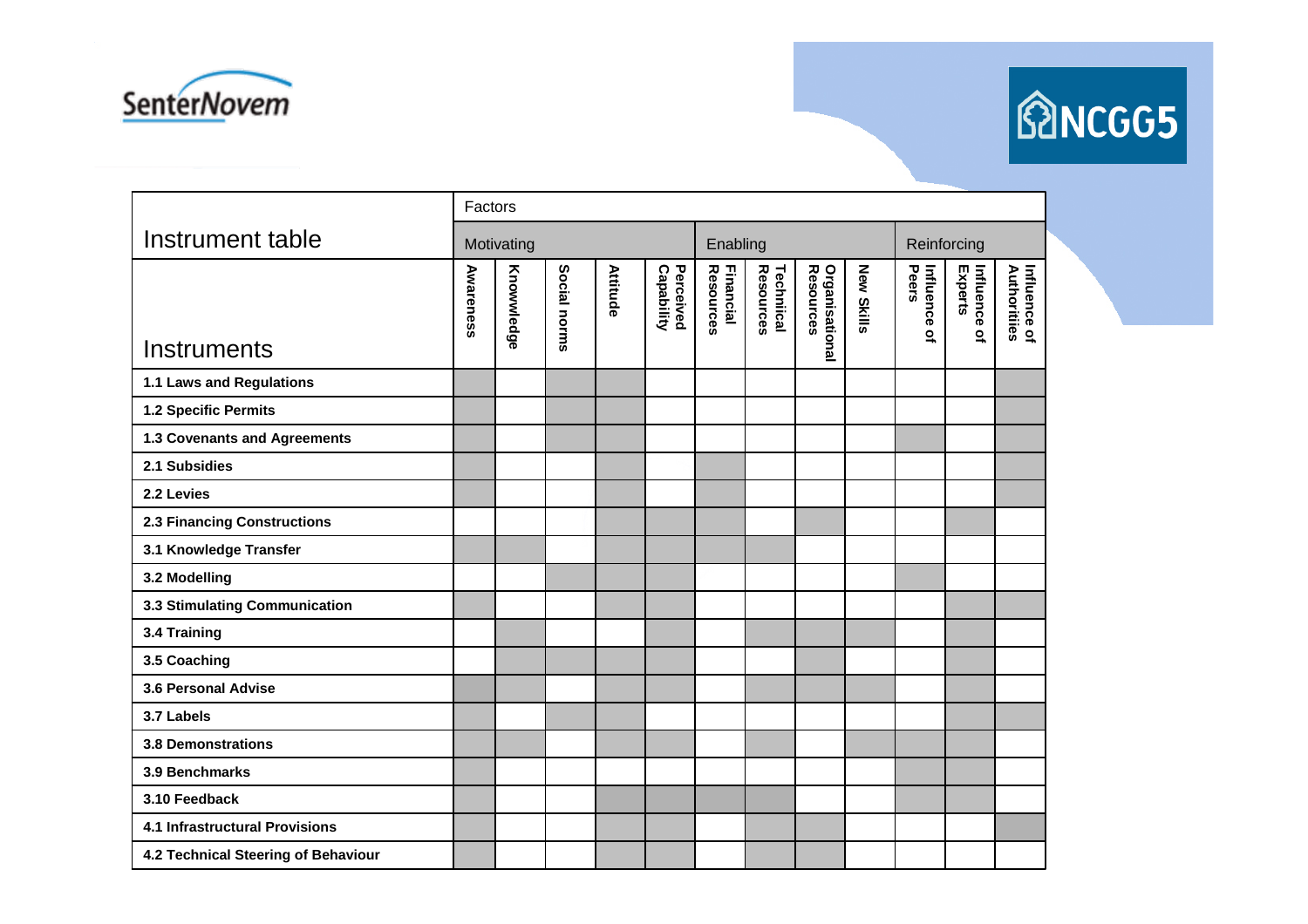



|                                     |              | Behavioural determinants of the SenterNovem 'instrument planner' |                        |                             |                                                  |                                        |                                        |                               |                  |                                       |                  |                             |
|-------------------------------------|--------------|------------------------------------------------------------------|------------------------|-----------------------------|--------------------------------------------------|----------------------------------------|----------------------------------------|-------------------------------|------------------|---------------------------------------|------------------|-----------------------------|
| <b>INSTRUMENTS:</b>                 |              |                                                                  | <b>MOTIVATING</b>      |                             |                                                  |                                        |                                        | <b>REINFORCING</b>            |                  |                                       |                  |                             |
|                                     |              | κ<br>n<br>$\circ$<br>W                                           | S<br>$\circ$<br>c<br>İ | A<br>$\mathbf{t}$<br>t<br>j | $\mathsf S$<br>e<br>$\mathsf{f}$<br>$\mathsf{f}$ | N<br>$\mathsf{f}$<br>$\mathsf{f}$<br>R | N<br>$\mathsf{f}$<br>t<br>$\mathsf{R}$ | N<br>f<br>$\mathsf{o}\,$<br>R | N<br>E<br>W<br>S | P<br>e<br>$\mathbf e$<br>$\mathsf{r}$ | E<br>X<br>p<br>e | A<br>$\mathbf{u}$<br>t<br>h |
| 1.1 General laws and regulations    | $\mathbf{1}$ |                                                                  | $\overline{2}$         | $\mathbf{1}$                |                                                  |                                        |                                        |                               |                  |                                       |                  | $\mathbf{1}$                |
| 1.2 Specific permits                | $\mathbf{1}$ |                                                                  | $\overline{2}$         | $\mathbf{1}$                |                                                  |                                        |                                        |                               |                  |                                       |                  | $\mathbf{1}$                |
| 1.3 Agreements and covenants        | $\mathbf{1}$ |                                                                  | $\mathbf{1}$           | $\mathbf{1}$                |                                                  |                                        |                                        |                               |                  | $\overline{2}$                        |                  | $\mathbf{1}$                |
| 2.1 Subsidies                       | $\mathbf{1}$ |                                                                  |                        | $\mathbf{1}$                |                                                  | $\overline{2}$                         |                                        |                               |                  |                                       |                  | $\mathbf{1}$                |
| 2.2 Levies                          | $\mathbf{1}$ |                                                                  |                        | $\mathbf{1}$                |                                                  | $\overline{2}$                         |                                        |                               |                  |                                       |                  | $\mathbf{1}$                |
| 2.3 Financing constructions         |              |                                                                  |                        | $\mathbf{1}$                | $\overline{2}$                                   | $\mathbf{1}$                           |                                        | $\mathbf{1}$                  |                  |                                       | $\mathbf{1}$     |                             |
| 3.1 Knowledge transfer              | $\mathbf{1}$ | $\overline{2}$                                                   |                        | $\mathbf{1}$                | $\mathbf{1}$                                     | $\mathbf{1}$                           | $\mathbf{1}$                           |                               |                  |                                       |                  |                             |
| 3.2 Modelling                       |              |                                                                  | $\mathbf{1}$           | $\mathbf{1}$                | $\mathbf{1}$                                     |                                        |                                        |                               |                  | $\overline{2}$                        |                  |                             |
| 3.3 Stimulating communication       | $\mathbf{1}$ |                                                                  |                        | $\overline{2}$              | $\mathbf{1}$                                     |                                        |                                        |                               |                  |                                       | $\mathbf{1}$     | $\mathbf{1}$                |
| 3.4 Training                        |              | $\mathbf{1}$                                                     |                        |                             | $\overline{2}$                                   |                                        | $\mathbf{1}$                           |                               | $\mathbf{1}$     |                                       | $\mathbf{1}$     |                             |
| 3.5 Coaching                        |              | $\mathbf{1}$                                                     | $\mathbf{1}$           | $\mathbf{1}$                | $\overline{2}$                                   |                                        |                                        | $\mathbf{1}$                  |                  |                                       | $\mathbf{1}$     |                             |
| 3.6 Personal Advice                 |              | $\overline{2}$                                                   |                        | $\mathbf{1}$                | $\mathbf{1}$                                     |                                        | $\mathbf{1}$                           | $\mathbf{1}$                  | $\mathbf{1}$     |                                       | $\mathbf{1}$     |                             |
| 3.7 Labels                          | $\mathbf{1}$ |                                                                  | $\mathbf{1}$           | $\overline{2}$              |                                                  |                                        |                                        |                               |                  |                                       | $\mathbf{1}$     | $\mathbf{1}$                |
| 3.8 Demonstrations                  | $\mathbf{1}$ | $\mathbf{1}$                                                     |                        | $\mathbf{1}$                | $\mathbf{1}$                                     |                                        | $\mathbf{1}$                           |                               | $\mathbf{1}$     | $\overline{2}$                        | $\mathbf{1}$     |                             |
| 3.9 Benchmarks                      | $\mathbf{1}$ |                                                                  |                        |                             |                                                  |                                        |                                        |                               |                  | $\overline{2}$                        | $\mathbf{1}$     |                             |
| 3.10 Feedback                       | $\mathbf{1}$ |                                                                  |                        | $\mathbf{1}$                | $\overline{2}$                                   |                                        | $\mathbf{1}$                           |                               |                  | $\overline{2}$                        | $\mathbf{1}$     |                             |
| 4.1 Infrastructural provisions      | $\mathbf{1}$ |                                                                  |                        | $\mathbf{1}$                | $\mathbf{1}$                                     |                                        | $\overline{2}$                         | $\mathbf{1}$                  |                  |                                       |                  | $\mathbf{1}$                |
| 4.2 Technical steering of behaviour | $\mathbf{1}$ |                                                                  |                        | $\mathbf{1}$                | 1                                                |                                        | $\overline{2}$                         | $\mathbf{1}$                  |                  |                                       |                  |                             |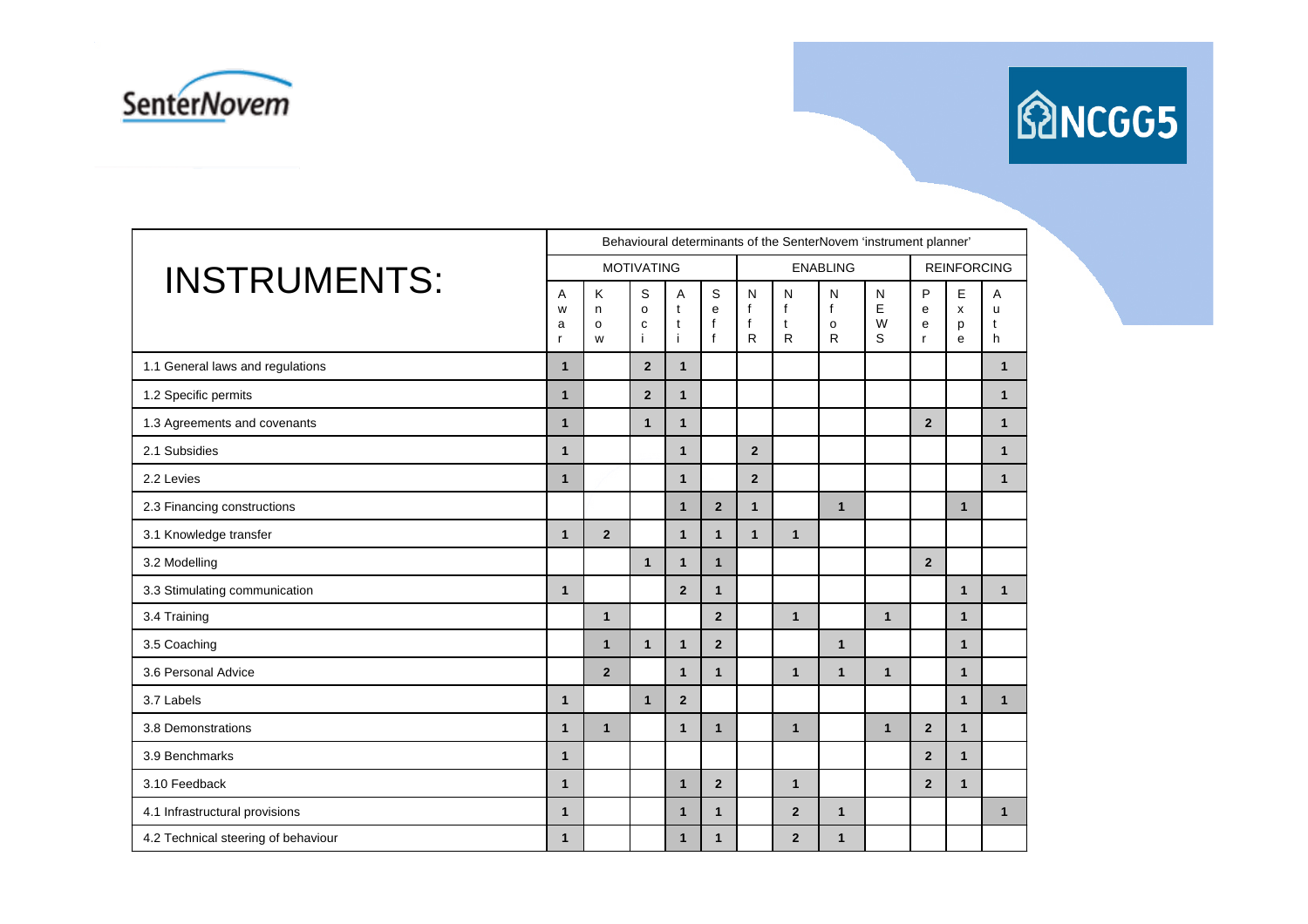



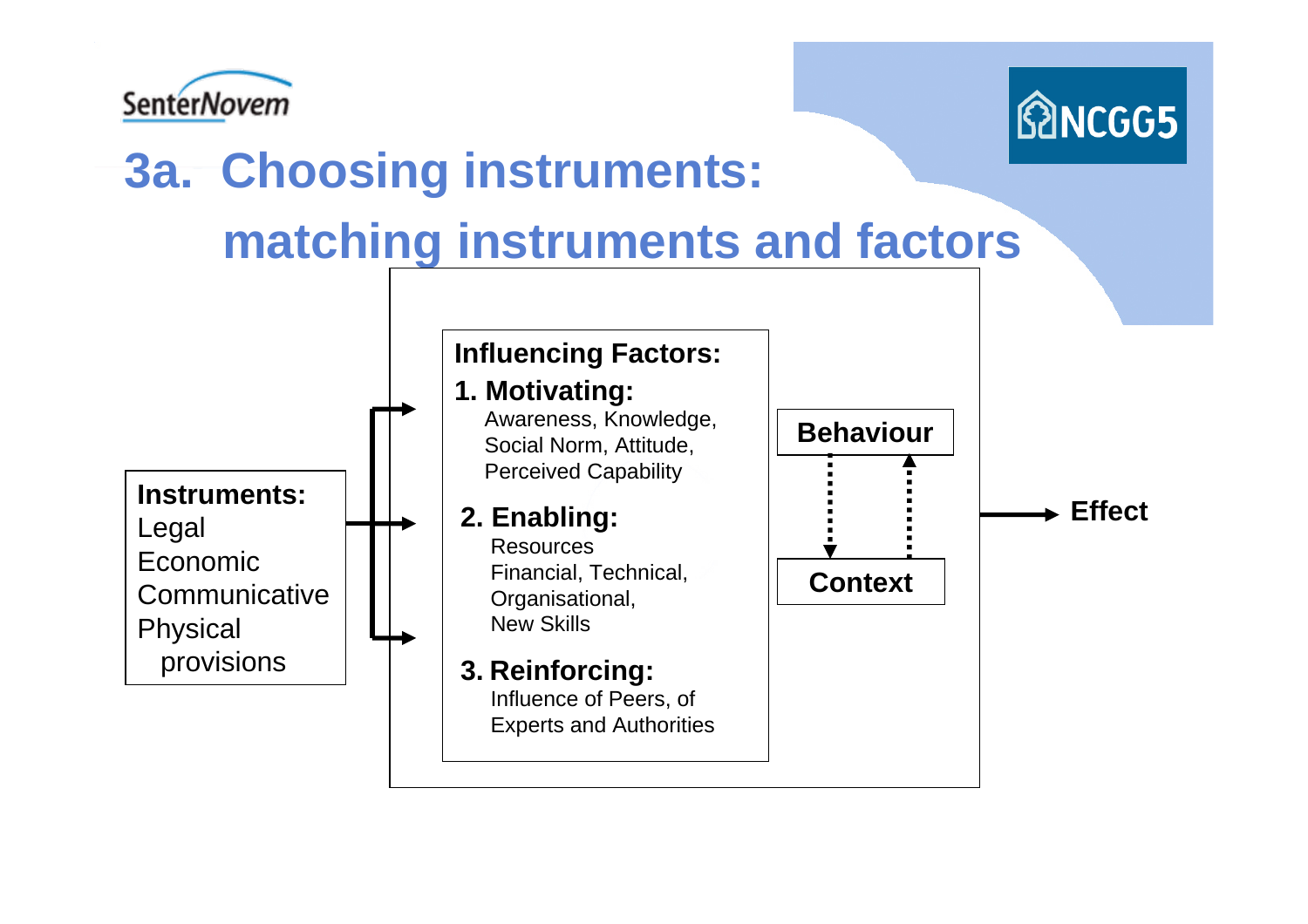



### **3b. Choosing instruments**

**Ingredients:**

- **1. We know the effect of policy instruments on the factors from the instrument-table,**
- **2. If we know the relative importance of the factors of a specific behaviour, we can:**
- **3. Match the instruments to these set of factors,**
- **4. Result: the most appropriate set of policy instruments.**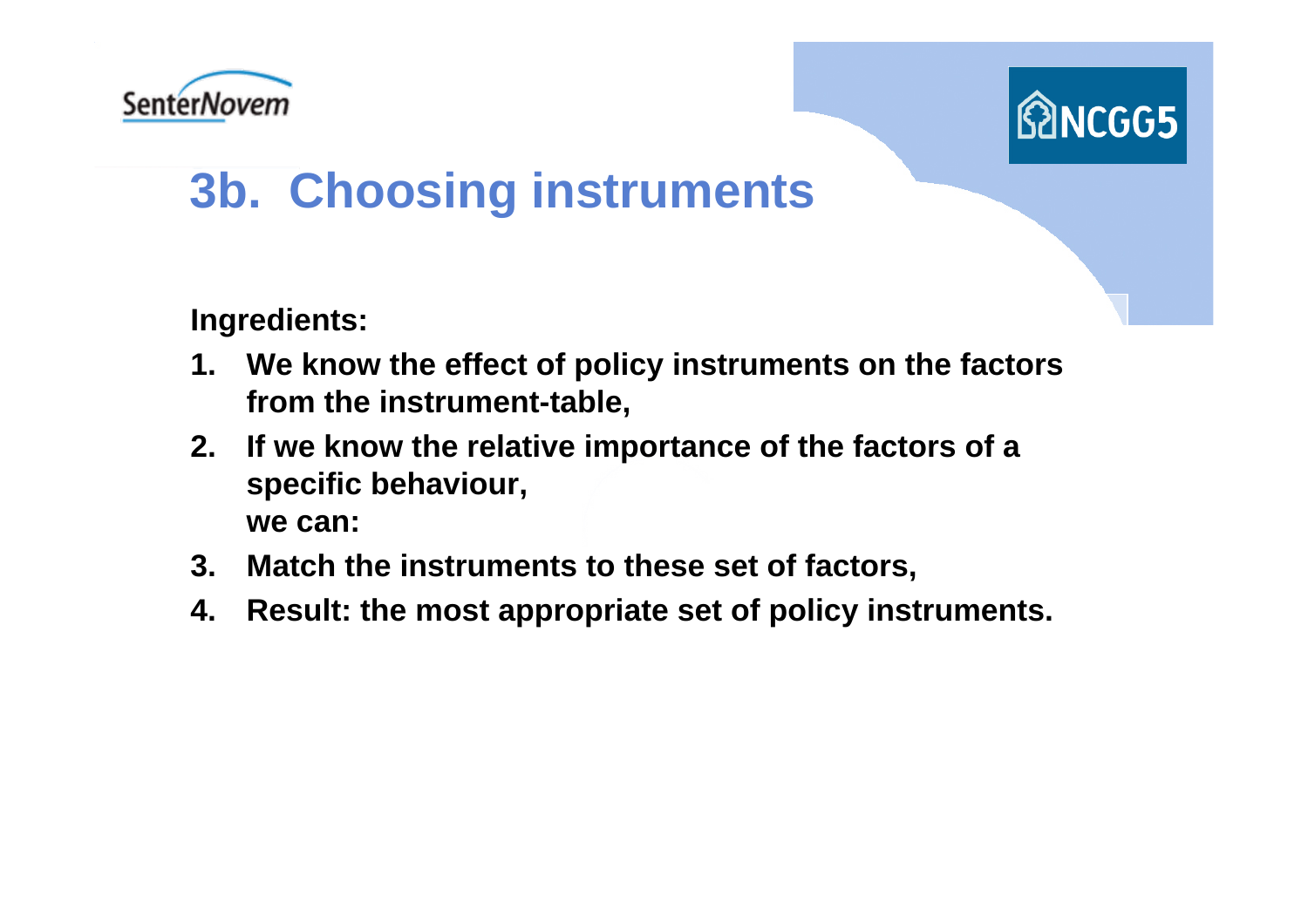



#### **3c. The choice of instruments in three steps, starting at the desired goal and working backwards**



Step 3: choose instrument(s)

Step 2: establish the relevant determinants

Step 1: define goal, determine target group and behaviour that has to be changed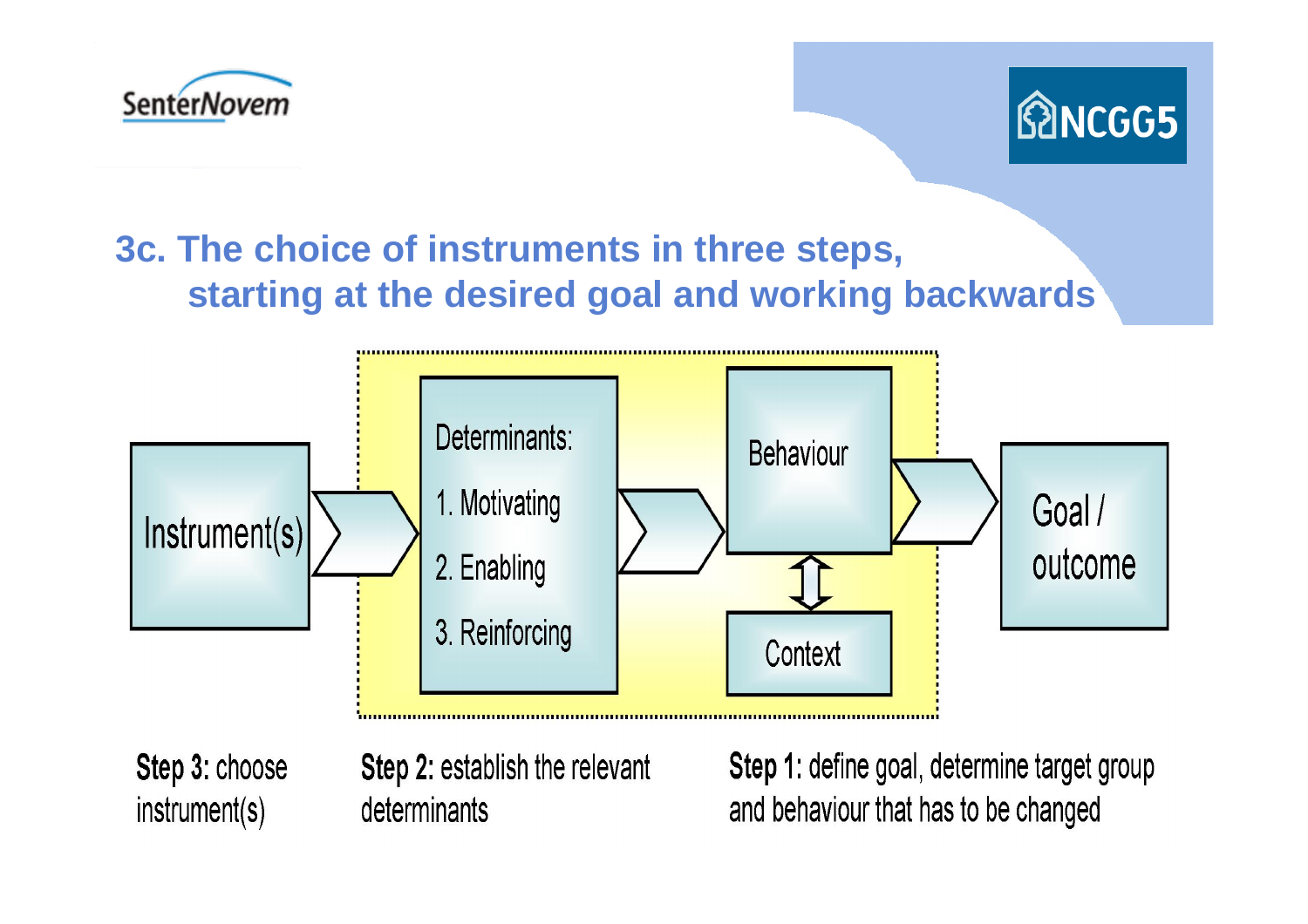



### **4. Instrument Planner explained**

#### Factors of NCGG-reduction related behaviour of NXP semiconductors

|                    | <b>Influencing Factors</b>                      | Relative importance |
|--------------------|-------------------------------------------------|---------------------|
| <b>Motivating</b>  | <b>Awareness</b>                                | $\Omega$            |
|                    | Knowledge                                       | 1                   |
|                    | Social norms and values                         | $\overline{2}$      |
|                    | <b>Attitude</b>                                 | $\overline{3}$      |
|                    | <b>Perceived Capabilities</b>                   | $\mathbf{2}$        |
| <b>Enabling</b>    | <b>Financial Resources</b>                      | 3                   |
|                    | <b>Technical Resources</b>                      | 1                   |
|                    | <b>Organisational Resources</b>                 |                     |
|                    | <b>New Skills</b>                               | 2                   |
| <b>Reinforcing</b> | <b>Feedback of Peers</b>                        | $\overline{2}$      |
|                    | <b>Feedback and Advise of</b><br><b>Experts</b> | $\overline{2}$      |
|                    | <b>Influence of Authorities</b>                 | 2                   |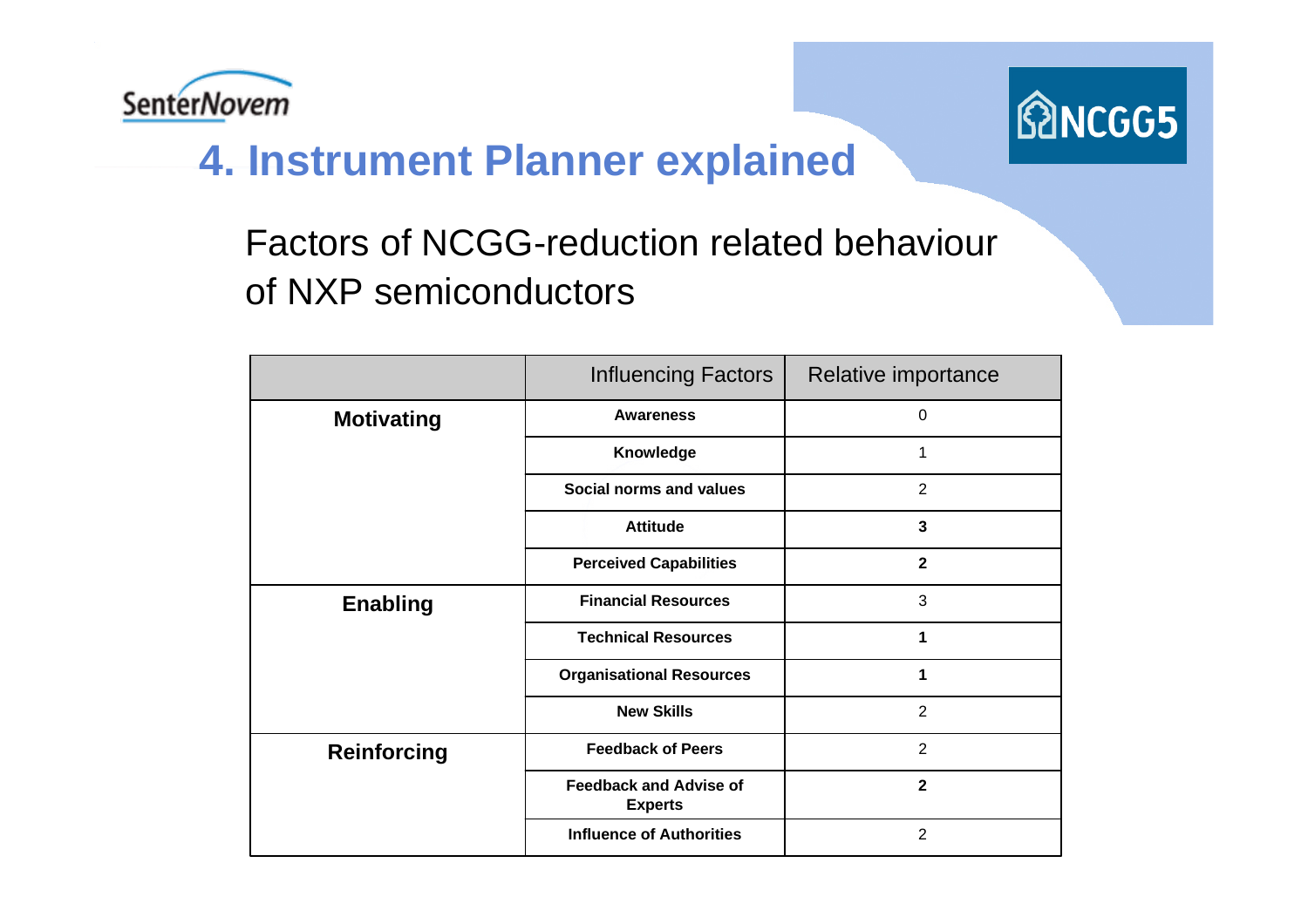



| NXP Semiconductor industry       |                         |              |              | <b>MOTIVATING</b> |            |                         |              |              | <b>ENABLING</b> | <b>REINFORCING</b> |                |                |                |
|----------------------------------|-------------------------|--------------|--------------|-------------------|------------|-------------------------|--------------|--------------|-----------------|--------------------|----------------|----------------|----------------|
| NCGG reduction investment        | Rel.<br>instr.<br>score | Awar         | Know         | Soci              | Atti       | Seff                    | <b>NfFR</b>  | <b>NfTR</b>  | <b>NfOR</b>     | <b>NewS</b>        | Peer           | Expe           | Auth           |
|                                  |                         |              |              |                   |            |                         |              |              |                 |                    |                |                |                |
| Relative weight of determinant   |                         | $\mathbf 0$  | $\mathbf{1}$ | $\overline{2}$    | 3          | $\overline{2}$          | 3            | $\mathbf{1}$ | $\mathbf{1}$    | 2                  | $\overline{2}$ | $\overline{2}$ | $\overline{2}$ |
|                                  |                         |              |              |                   |            |                         |              |              |                 |                    |                |                |                |
| 1.1 General laws and regulations | 9                       | $\mathbf{0}$ |              | $\overline{4}$    | $\sqrt{3}$ |                         |              |              |                 |                    |                |                | $\overline{2}$ |
|                                  |                         |              |              |                   |            |                         |              |              |                 |                    |                |                |                |
| 1.2 Specific permits             | 9                       | $\mathbf{0}$ |              | $\overline{4}$    | 3          |                         |              |              |                 |                    |                |                | $\overline{2}$ |
|                                  |                         |              |              |                   |            |                         |              |              |                 |                    |                |                |                |
| 1.3 Agreements and covenants     | 11                      | $\mathbf{0}$ |              | 2                 | 3          |                         |              |              |                 |                    | $\overline{4}$ |                | $\overline{2}$ |
|                                  |                         |              |              |                   |            |                         |              |              |                 |                    |                |                |                |
| 2.1 Subsidies                    | 11                      | $\mathbf{0}$ |              |                   | 3          |                         | $\,6\,$      |              |                 |                    |                |                | $\overline{2}$ |
|                                  |                         |              |              |                   |            |                         |              |              |                 |                    |                |                |                |
| 2.2 Levies                       | 11                      | $\pmb{0}$    |              |                   | 3          |                         | $\,6\,$      |              |                 |                    |                |                | $\overline{2}$ |
|                                  |                         |              |              |                   |            |                         |              |              |                 |                    |                |                |                |
| 2.3 Financing constructions      | 13                      |              |              |                   | 3          | $\overline{\mathbf{4}}$ | $\mathbf{3}$ |              | $\mathbf{1}$    |                    |                | 2              |                |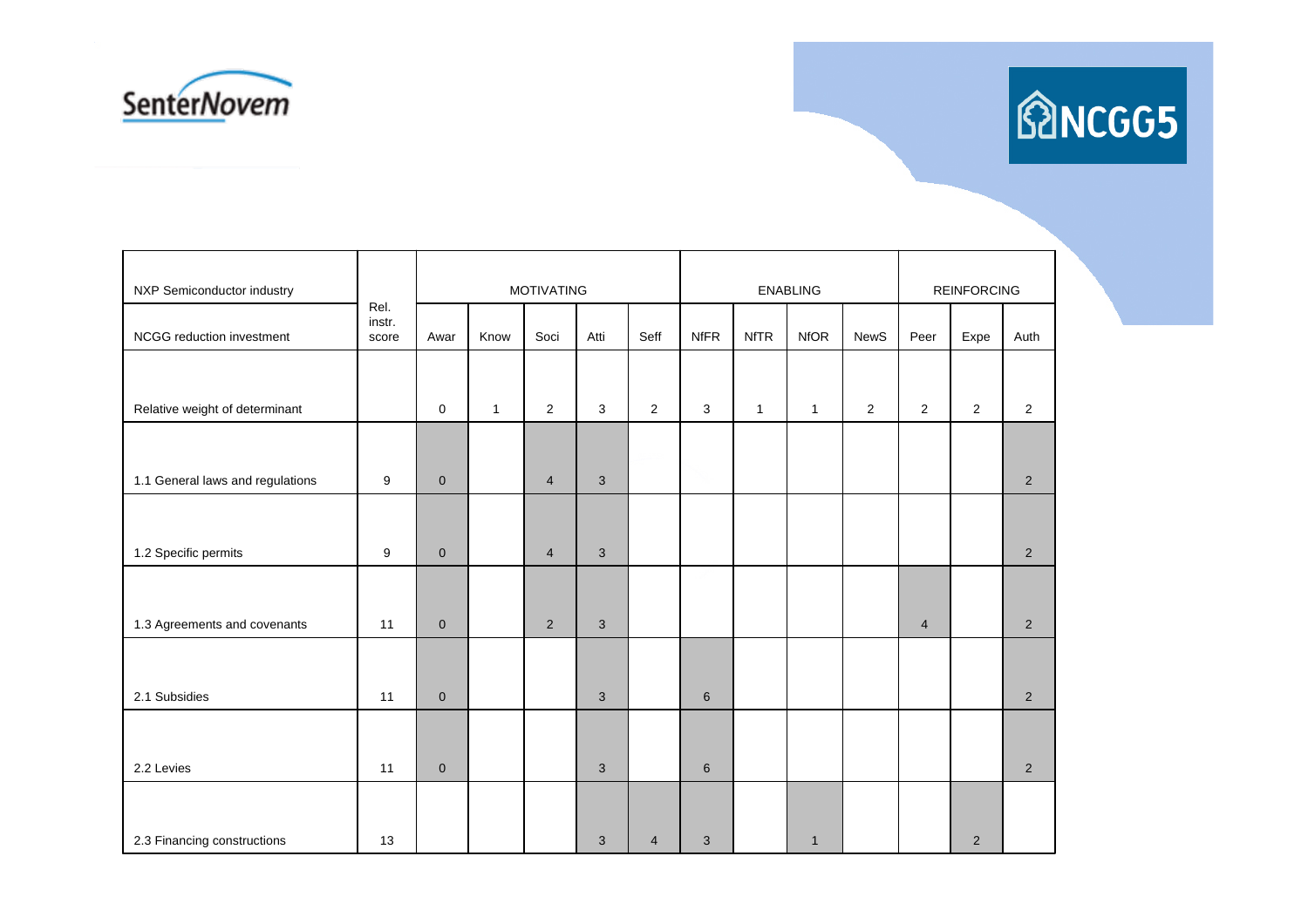



| NXP Semiconductor industry       |                         |                     |                | <b>MOTIVATING</b> |                |                |                            |                            | <b>ENABLING</b>            | <b>REINFORCING</b> |                |                       |                |
|----------------------------------|-------------------------|---------------------|----------------|-------------------|----------------|----------------|----------------------------|----------------------------|----------------------------|--------------------|----------------|-----------------------|----------------|
| NCGG reduction investment        | Rel.<br>instr.<br>score | Awa<br>$\mathsf{r}$ | Kno<br>W       | Soci              | Atti           | Seff           | <b>NfF</b><br>$\mathsf{R}$ | <b>NfT</b><br>$\mathsf{R}$ | <b>NfO</b><br>$\mathsf{R}$ | New<br>$\mathsf S$ | Pee<br>r       | Exp<br>$\mathsf{e}\,$ | Aut<br>h       |
| Relative weight of determinant   |                         | 0                   | $\mathbf{1}$   | 2                 | 3              | $\overline{2}$ | $\mathbf{3}$               | $\mathbf{1}$               | $\mathbf{1}$               | $\overline{2}$     | $\overline{2}$ | $\overline{2}$        | 2              |
| 3.1 Knowledge transfer           | 11                      | $\mathbf{0}$        | $\overline{c}$ |                   | 3              | $\overline{2}$ | $\mathbf{3}$               | $\mathbf{1}$               |                            |                    |                |                       |                |
| 3.2 Modelling                    | 11                      |                     |                | 2                 | 3              | $\overline{2}$ |                            |                            |                            |                    | $\overline{4}$ |                       |                |
| 3.3 Stimulating communication    | 12                      | $\overline{0}$      |                |                   | $6\phantom{1}$ | $\overline{2}$ |                            |                            |                            |                    |                | $\overline{2}$        | 2              |
| 3.4 Training                     | 10                      |                     | $\mathbf{1}$   |                   |                | $\overline{4}$ |                            | $\mathbf{1}$               |                            | $\sqrt{2}$         |                | $\overline{2}$        |                |
| 3.5 Coaching                     | 13                      |                     | $\mathbf{1}$   | 2                 | 3              | $\overline{4}$ |                            |                            | $\mathbf{1}$               |                    |                | $\overline{2}$        |                |
| 3.6 Personal advice              | 12                      |                     | $\overline{2}$ |                   | 3              | $\overline{2}$ |                            |                            | $\mathbf{1}$               | $\overline{2}$     |                | $\overline{2}$        |                |
| 3.7 Labels                       | 12                      | $\mathbf 0$         |                | $\overline{2}$    | $\,6\,$        |                |                            |                            |                            |                    |                | $\overline{2}$        | $\overline{2}$ |
| 3.8 Demonstrations               | 15                      | $\mathbf 0$         | $\mathbf{1}$   |                   | 3              | $\overline{2}$ |                            | $\mathbf{1}$               |                            | 2                  | $\overline{4}$ | $\overline{2}$        |                |
| 3.9 Benchmarks                   | 6                       | $\mathbf{0}$        |                |                   |                |                |                            |                            |                            |                    | $\overline{4}$ | $\overline{2}$        |                |
| 3.10 Feedback                    | 14                      | $\mathbf 0$         |                |                   | 3              | $\overline{4}$ |                            | $\mathbf{1}$               |                            |                    | $\overline{4}$ | $\overline{2}$        |                |
| 4.1 Infrastructural provisions   | 10                      | $\mathbf 0$         |                |                   | 3              | $\overline{2}$ |                            | 2                          | $\mathbf{1}$               |                    |                |                       | 2              |
| 4.2 Technical behaviour steering | 8                       | $\mathbf{0}$        |                |                   | 3              | $\overline{2}$ |                            | $\overline{2}$             | $\mathbf{1}$               |                    |                |                       |                |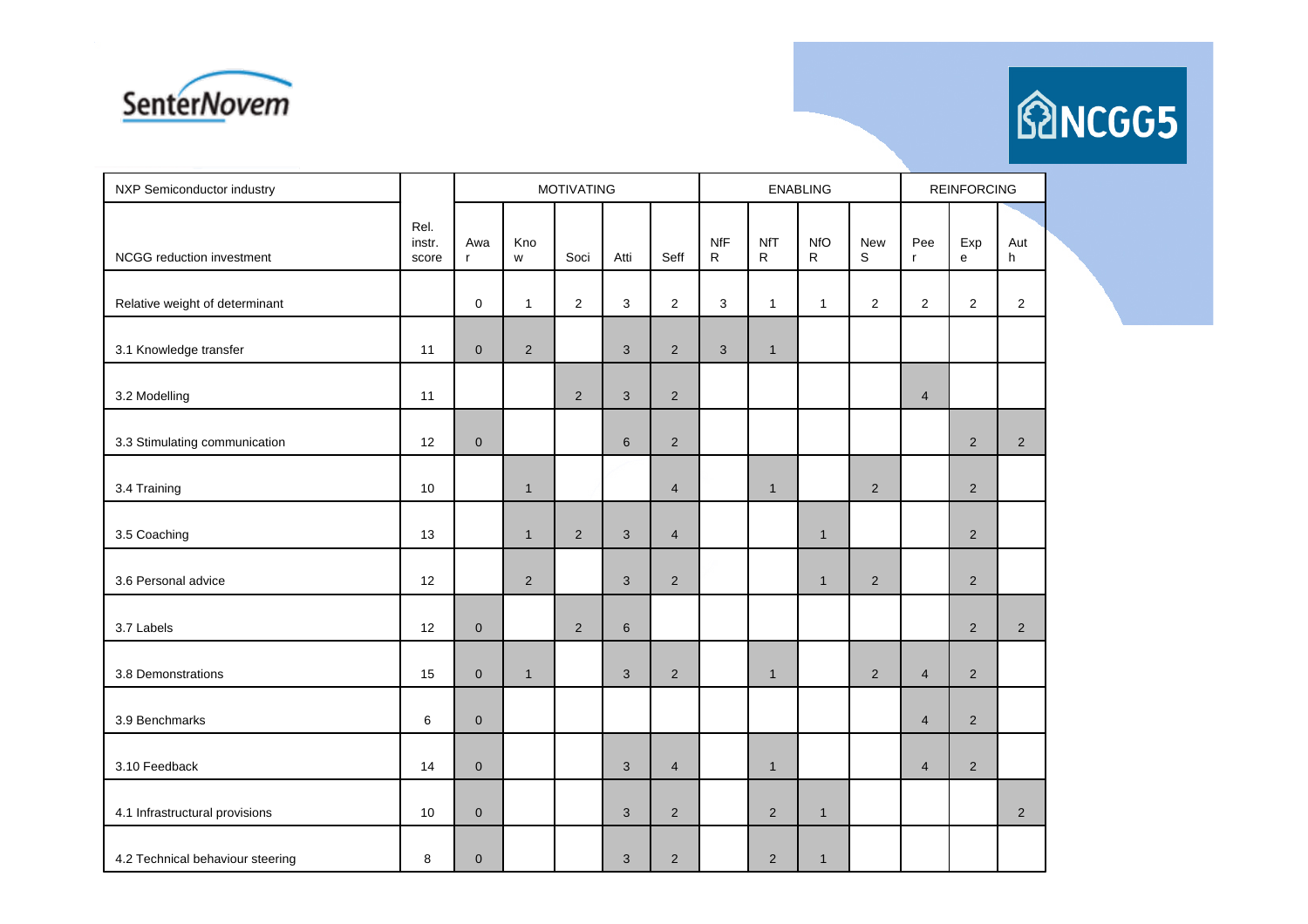



#### **5. Highest instrument scores from Instrument Planner combination matrix – proven to be successful mix**

Dutch NCGG-reduction example NXP Semiconductors:

- •demonstrations (15)
- $\bullet$ feedback (14)
- •financing constructions (13)
- •coaching (13)

Chinese LTA energy-efficiency example:

- •demonstrations (21)
- •personal advice (17)
- •feedback (17)

Dutch NCGG-reduction for dairy farming: advice on instruments in progress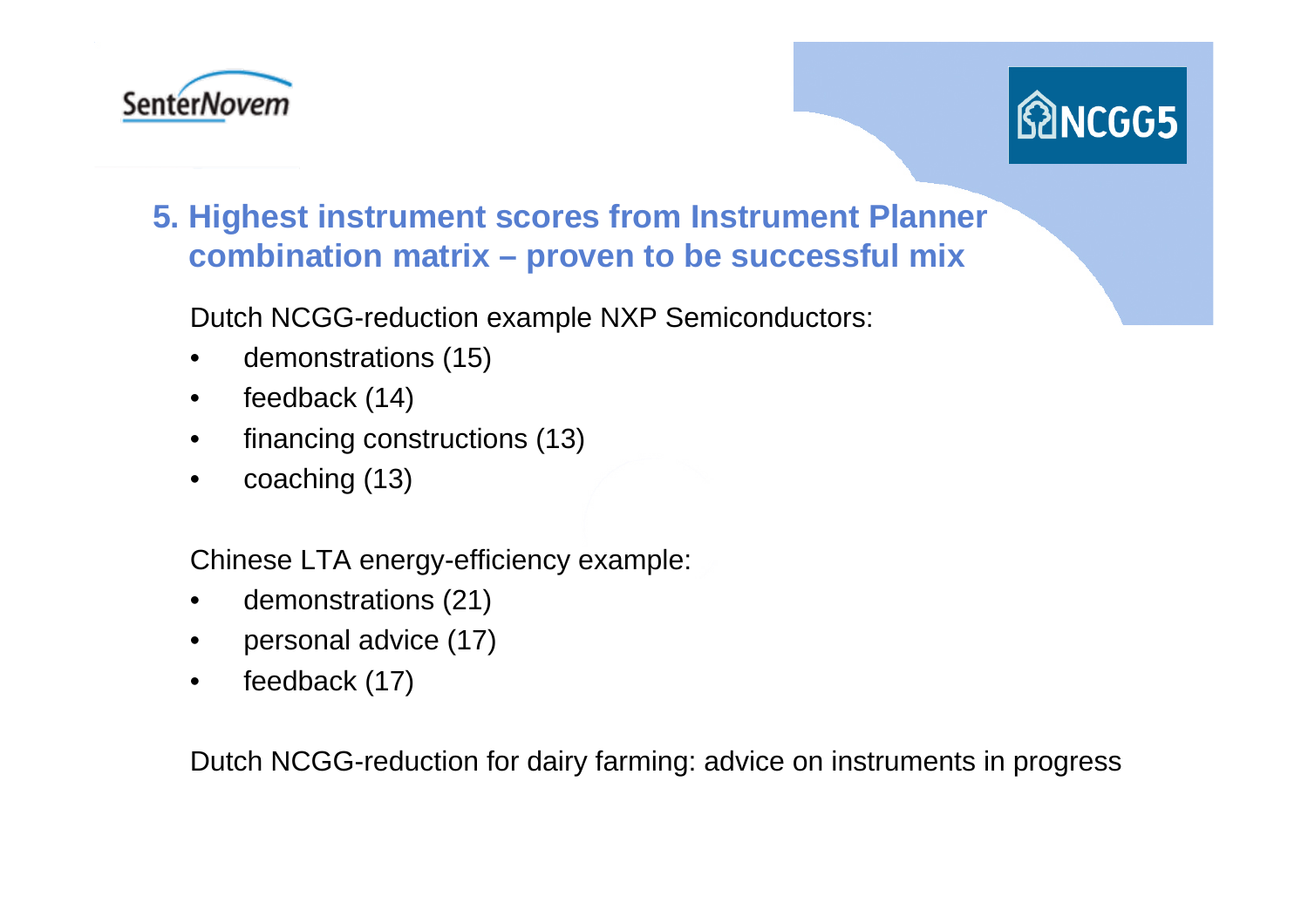



#### **6a. Conclusions and recommendations**

- • The SenterNovem 'instrument planner' is specifically suitable for use in the development phase of an intervention programme focusing on reducing NCGG
- $\bullet$  It provides the government with an effective means to determine the best policy instruments to be used for influencing the behaviour of target groups towards realizing substantial NCGG reductions
- $\bullet$  The use of this tool in the Netherlands and China has demonstrated its usefulness in advising on the optimal instrument mix for achieving sustainable impact
- • The results also correspond well with SenterNovem's practical experiences in the area of facilitating public-private partnerships applying a mix of incentives and credible threat of sanctions